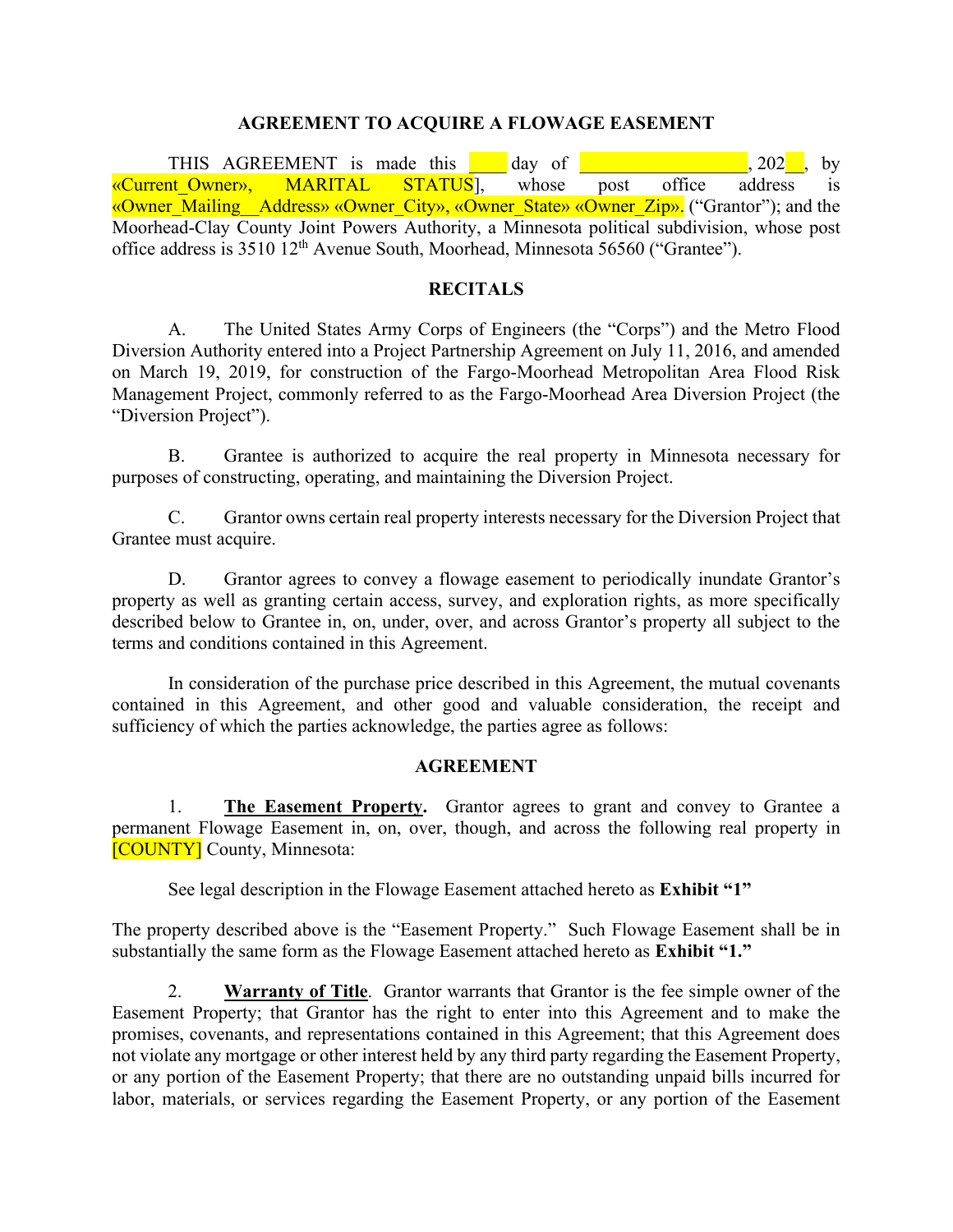Property; and that, as of closing, there will be no recorded or unrecorded liens, security interests, or any outstanding, pending, or threatened suits, judgments, executions, bankruptcies, or other proceedings pending or of record that would in any manner impact title to the Easement Property, or any portion of the Easement Property. Grantor will release, hold harmless, defend, and indemnify Grantee and its officers, agents, representatives, employees, and contractors from and against any and all claims, damages, injuries, or costs arising out of or in any way related to any title defects or related damages arising from title defects regarding the Easement Property. Grantor will not grant, sell, convey, or in any way encumber the Easement Property prior to the parties' closing.

## USE FOR LAND W/ RESIDENTIAL STRUCTURES

3. **Fixtures, Structures and Personal Property**. Unless otherwise agreed by the parties and as identified in the Flowage Easement attached hereto as **Exhibit "1"**, any buildings, structures, fixtures, personal property, or other items left on the Easement Property on the date of closing will automatically become Grantee's property, without the need for any bill of sale or any other written instrument or agreement. Furthermore, the parties specifically agree all carpeting, drapes, window hangings, the range, the refrigerator, all other appliances and fixtures (except

which are expressly excluded from this transaction) located in the home or residence, and any outbuildings situated on the Easement Property are included in this transaction and Grantor is conveying ownership of those items to Grantee. Grantor shall not remove any property considered a portion of the real estate (fixtures, materials, or improvements), nor salvage any materials from the Easement Property. Any such improper removal of property may change the value of the structure, and in the event of such removal by Grantor, Grantee shall be entitled to unilaterally determine the value of such property for purposes of adjusting the purchase price and/or calculating a repayment.

Notwithstanding the above provisions of this section, Grantor shall remove from the Easement Property, at Grantor's own expense and prior to closing, all vehicles, wood, construction materials, household chemicals, unused paint, debris, and other personal property.

# USE FOR BARE LAND

4. **Fixtures, Structures, and Personal Property.** Unless otherwise agreed by the parties, any buildings, structures, fixtures, personal property, or other items left on the Easement Property on the date of closing will automatically become Grantee's property, without the need for any bill of sale or any other written instrument or agreement.

Notwithstanding the above provisions of this section, Grantor shall remove from the Easement Property, at Grantor's own expense and prior to closing, all vehicles, wood, construction materials, household chemicals, unused paint, debris, and other personal property.

5. **Purchase Price**. The purchase price for the above-described easement rights in and to the Easement Property is  $\frac{1}{2}$  (the "Purchase Price"). Grantee will pay the Purchase Price less any amounts required to satisfy and release any mortgages, liens or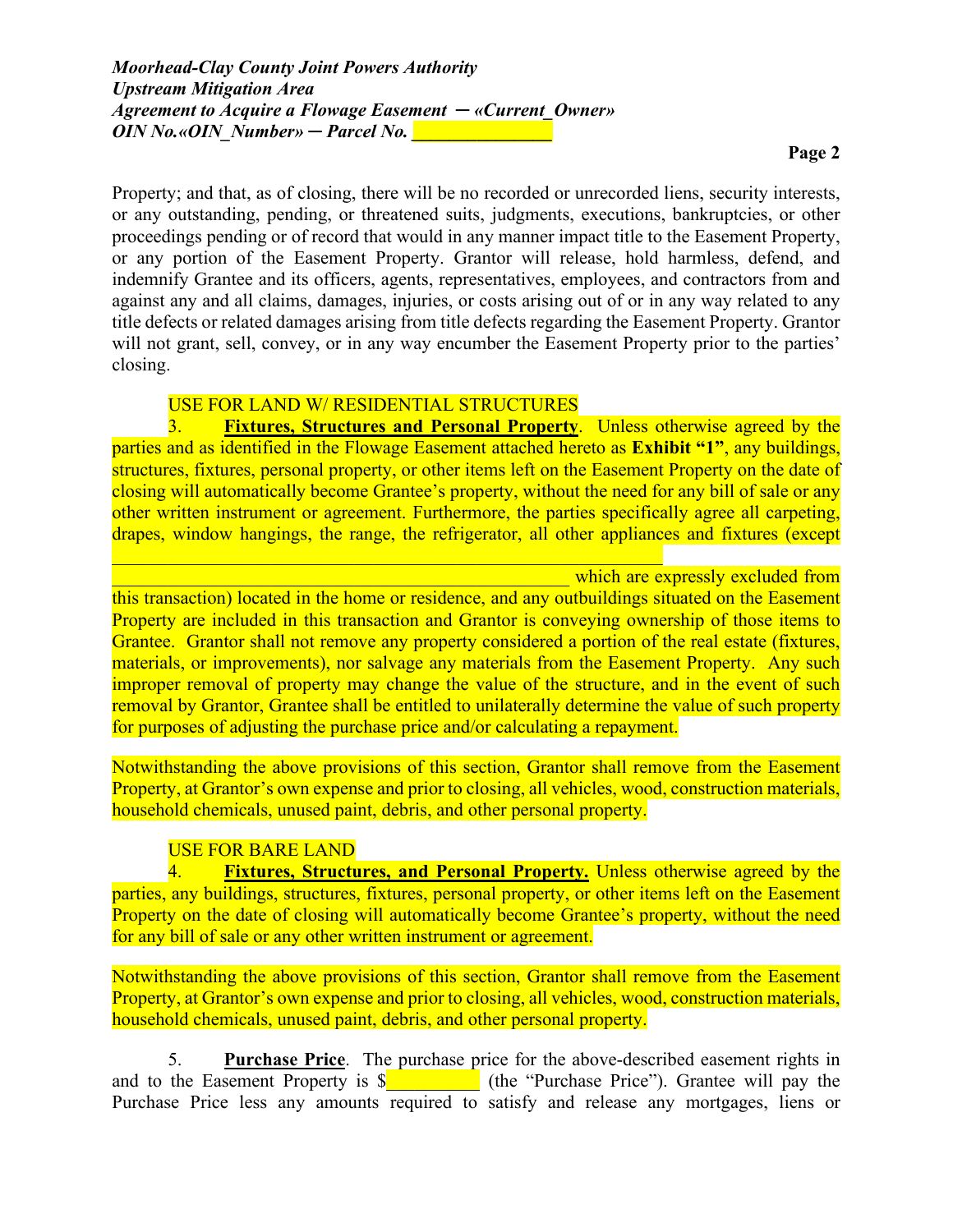encumbrances affecting the Easement Property by check at closing. Grantor specifically acknowledges the Purchase Price represents full and final payment to Grantor as compensation or damages regarding the Easement Property; any and all severance damages or other damages to any residual lands of Grantor; any buildings, structures, fixtures, personal property, or other items left on the Easement Property; or the Diversion Project. Grantor is not entitled to any further payments, tax reductions, or damages under any state or federal statute, constitutional provision, rule, regulation, or other legal authority.

6. **Inspections and Environmental**. Following Grantor's execution of this Agreement, Grantee shall be entitled to conduct inspections of the Easement Property at its own expense. If Grantee determines a Phase I environmental site assessment or other assessment or investigation is necessary, then Grantee may conduct such studies prior to closing.

Grantee is not responsible for pre-existing environmental contamination or liabilities. With respect to any property with past or present commercial or industrial use, or which is adjacent to the Easement Property, or which is suspected of having underground tanks or hazardous contaminants, Grantor shall provide by separate writing information identifying what, if any, underground tanks and/or hazardous materials other than incidental demolition or household wastes have been deposited or stored on the Easement Property. If Grantor fails to provide such separate writing, or if Grantee's studies show the existence of such materials under this Agreement, Grantee shall have no obligation to acquire the Easement Property. Grantor shall remove any such hazardous materials and any containers at Grantor's own expense and provide certification from the appropriate agency that the Easement Property has been cleared of such contaminants prior to closing.

7. **Closing and Possession**. Closing will occur on or before **The Closing and Possession**. unless extended for purposes of correcting title or unless otherwise agreed by the parties. At closing, Grantor will execute and deliver to Grantee a Flowage Easement in substantially the same form as the Flowage Easement attached hereto as **Exhibit "1"**, free and clear of all mortgages, liens, or any other encumbrances. The parties agree to promptly execute and deliver any other instruments or documents necessary to carry out the purposes of this Agreement before, at, or following closing.

## WITH RELOCATION LANGUAGE – For Land with Residential Structures

8. **Tenants**. Grantor will promptly notify any of Grantor's Tenants of this Agreement, of the Diversion Project, of Grantee's rights under this Agreement, and of the potential for disruption of any Tenant's rights regarding the Easement Property prior to closing. Additionally, Grantor will promptly provide Grantee with any Tenant's contact information. Grantee will not be liable or otherwise responsible to any of Grantor's Tenants for interference with any of Tenant's rights regarding the Easement Property, with the exception of any relocation benefits Tenants may be eligible for under the Uniform Relocation Assistance and Real Property Acquisition Policies Act of 1970, as amended (42 U.S.C. § 4601, et seq.), and under Minn. Stat. § 117.52 et seq. In the event Tenants are eligible for relocation benefits, Tenants and Grantee shall agree upon any relocation benefits by a separate written agreement.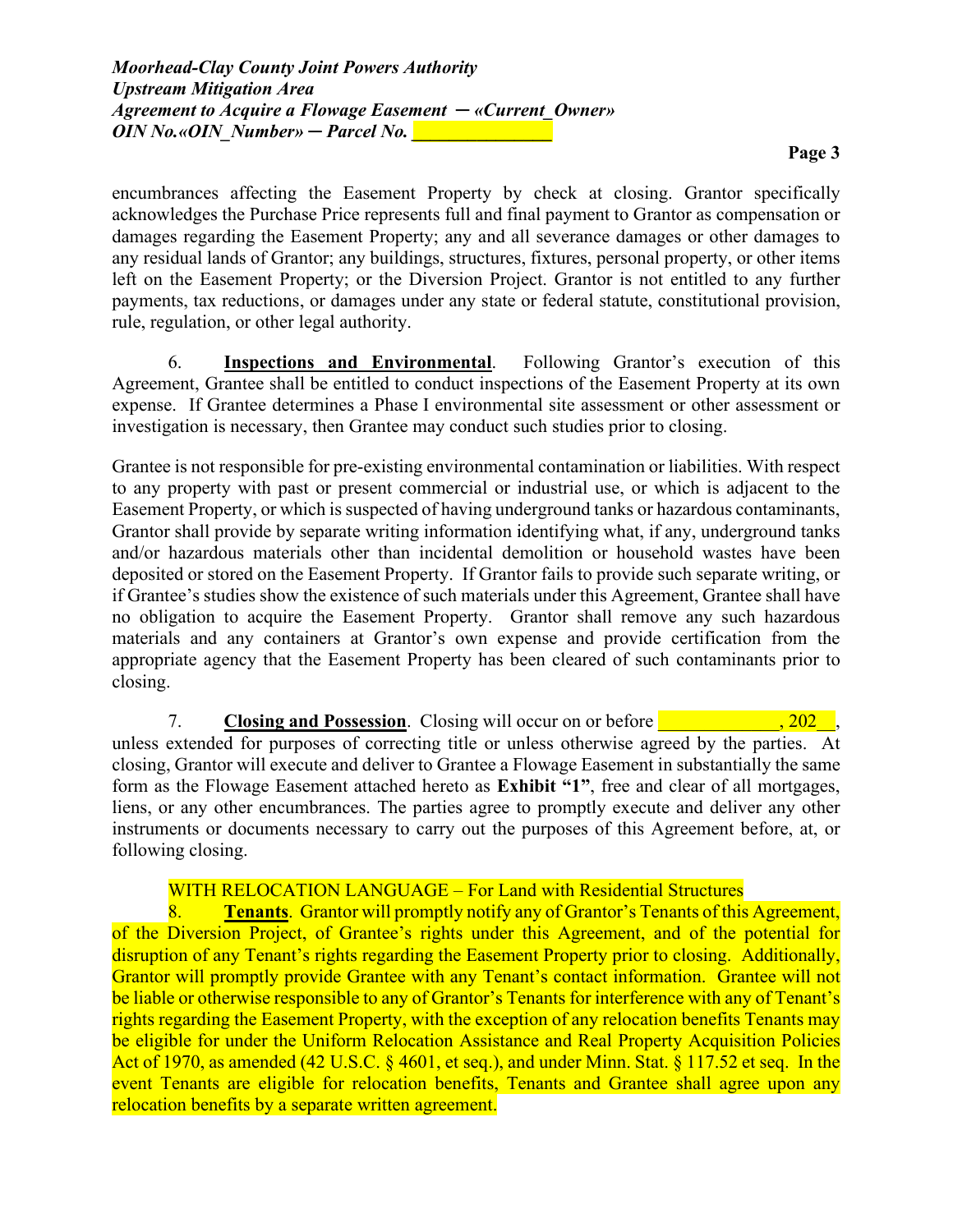# WITHOUT RELOCATION LANGUAGE

9. **Tenants**. Grantor will promptly notify any of Grantor's Tenants of this Agreement, of the Diversion Project, of Grantee's rights under this Agreement, and of the potential for disruption of any Tenant's rights regarding the Easement Property prior to closing. Additionally, Grantor will promptly provide Grantee with any Tenant's contact information. Grantee will not be liable or otherwise responsible to any of Grantor's Tenants for interference with any of Tenant's rights regarding the Easement Property.

10. **Title Examination**. Within 14 days of Grantor's execution of this Agreement, Grantor will furnish Grantee with a duly certified Abstract of Title to the Easement Property continued to a recent date. If the title to the Easement Property, or any portion thereof, is unmarketable, Grantor will cooperate with Grantee to clear any title defects and to render title marketable.

11. **Inspections and Environmental.** As a material inducement to the cause Grantee to enter into this Agreement, Grantor warrants and represents to Grantee with respect to the Easement Property as follows (Grantor's warranties and representations are true and correct in all material aspects on the date of the Agreement and will be true and correct in all material respects on the closing date and will survive the closing of the transaction contemplated hereby):

- a) Grantor knows of no environmental condition, situation or incident that could in any manner give rise to any action or liability under any environmental law, and Grantor is not subject to and is not currently operating under any compliance or consent order, schedule, decree, or agreement issued or enter into under any environmental law.
- b) No building or other improvement encroaches on the Easement Property, nor does any improvement which is part of the Easement Property encroach on lands of others or on any public or private road or right of way.
- c) Grantor is not a foreign person within the meaning of  $\S$  1445 of the Internal Revenue Code of 1986, as amended. Grantor will complete an appropriate Certificate of Non-Foreign Status at closing confirming the accuracy of this representation.
- d) Each individual executing this Agreement on behalf of Grantor is duly authorized to execute and deliver the same on behalf of Grantor.
- e) Grantor is familiar with the property described herein and certifies that the status and number of wells on the Easement Property has not changed since the last previously filed well disclosure certificate filed with the Minnesota Department of Health as required within the meaning of Minn. Stat. Chapter 103I. This representation is intended to satisfy the requirements of that chapter.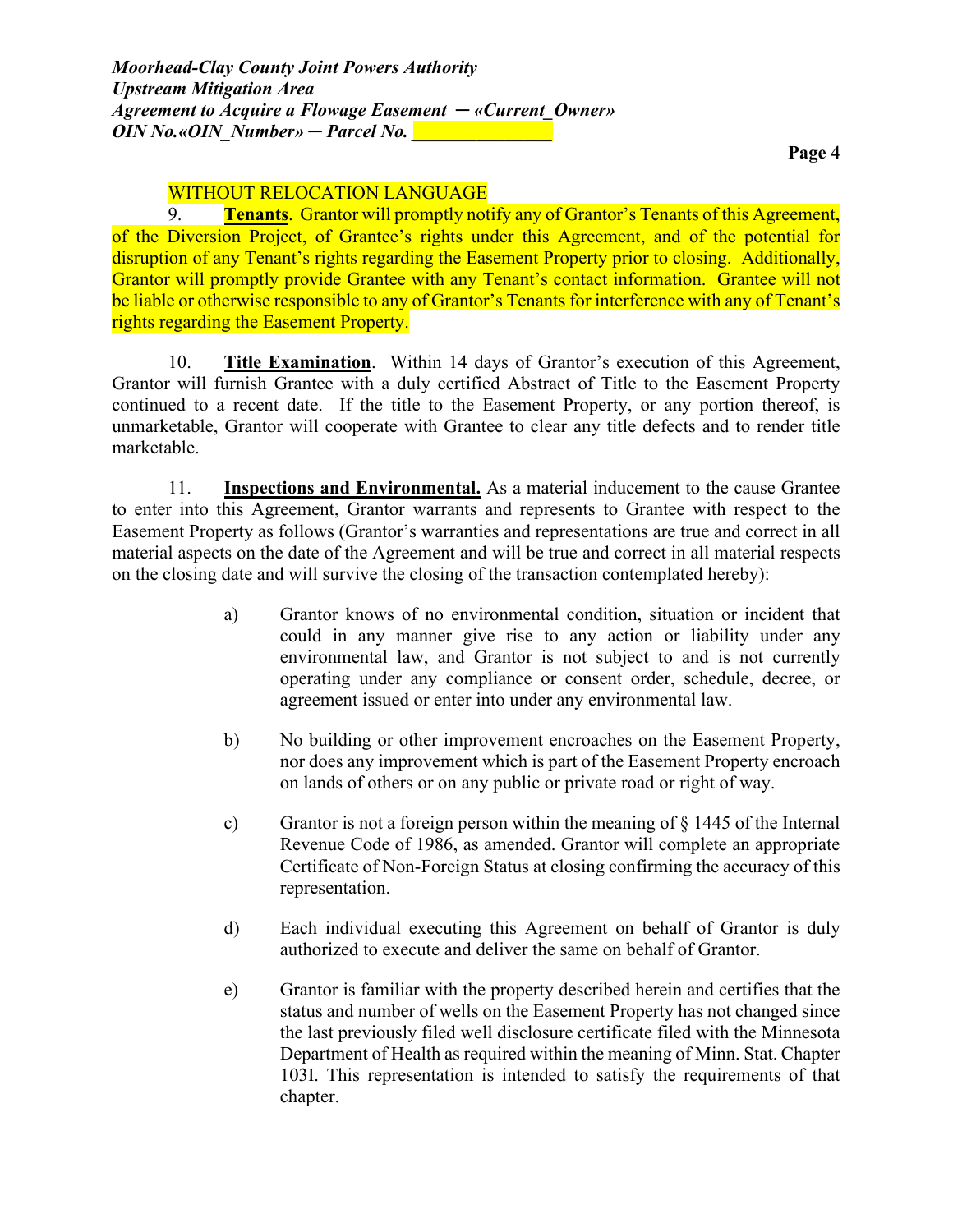- f) Grantor does not know of any "Wells" on the Easement Property within the meaning of Minn. Stat. Chapter 103I. This representation is intended to satisfy the requirements of that chapter.
- g) Grantor knows of no "subsurface sewage treatment system" (within the meaning of Minn. Stat. § 115.55) on or serving the Easement Property.
- h) Grantor does not have knowledge that methamphetamine production has occurred on the Easement Property.
- i) Grantor does not know of any underground storage tank(s) on the Easement Property.

Notwithstanding any provision herein to the contrary, if closing occurs hereunder, Grantor shall indemnify Grantee, its successors and assigns, against, and shall hold Grantee, its successors and assigns, harmless from, any loss, cost, expense or damage, including reasonable attorneys' fees, directly arising out of or resulting from the breach of any of the representations and warranties in this Section, whether such loss, cost, expense or damage arises prior to or after closing.

12. **Taxes.** With regard to the Easement Property, Grantor is solely responsible for paying all taxes and special assessments or assessments for special improvements due, levied, or assessed for all taxes and assessments; Grantee will not be responsible for payment of any taxes or assessments regarding the Easement Property at any time.

13. **Risk of Loss**. Grantor shall remain responsible for all taxes, mortgage payments, insurance premiums and bear the risk of loss up to and through the date of closing with respect to general liability, liability for personal injury, and any damage or casualty loss with respect to the Easement Property, resulting from the use, occupancy, and maintenance of the Easement Property.

14. **Closing Costs**. Grantee will be responsible for the costs of updating Abstracts, title examination fees, preparation of the Flowage Easement, preparation of this Agreement, preparation and expenses of any survey, and all costs related to title examination. Grantor will be responsible for the costs of preparation of and recording expenses of all releases, satisfactions, and title corrective documents, and all costs associated with correcting title defects.

15. **Forbearance or Waiver**. The failure or delay of Grantee to insist on the timely performance of any of the terms of this Agreement, or the waiver of any particular breach of any of the terms of this Agreement, at any time, will not be construed as a continuing waiver of those terms or any subsequent breach, and all terms will continue and remain in full force and effect as if no forbearance or waiver had occurred.

16. **Survival**. The terms of this Agreement will survive the closing on the Easement Property.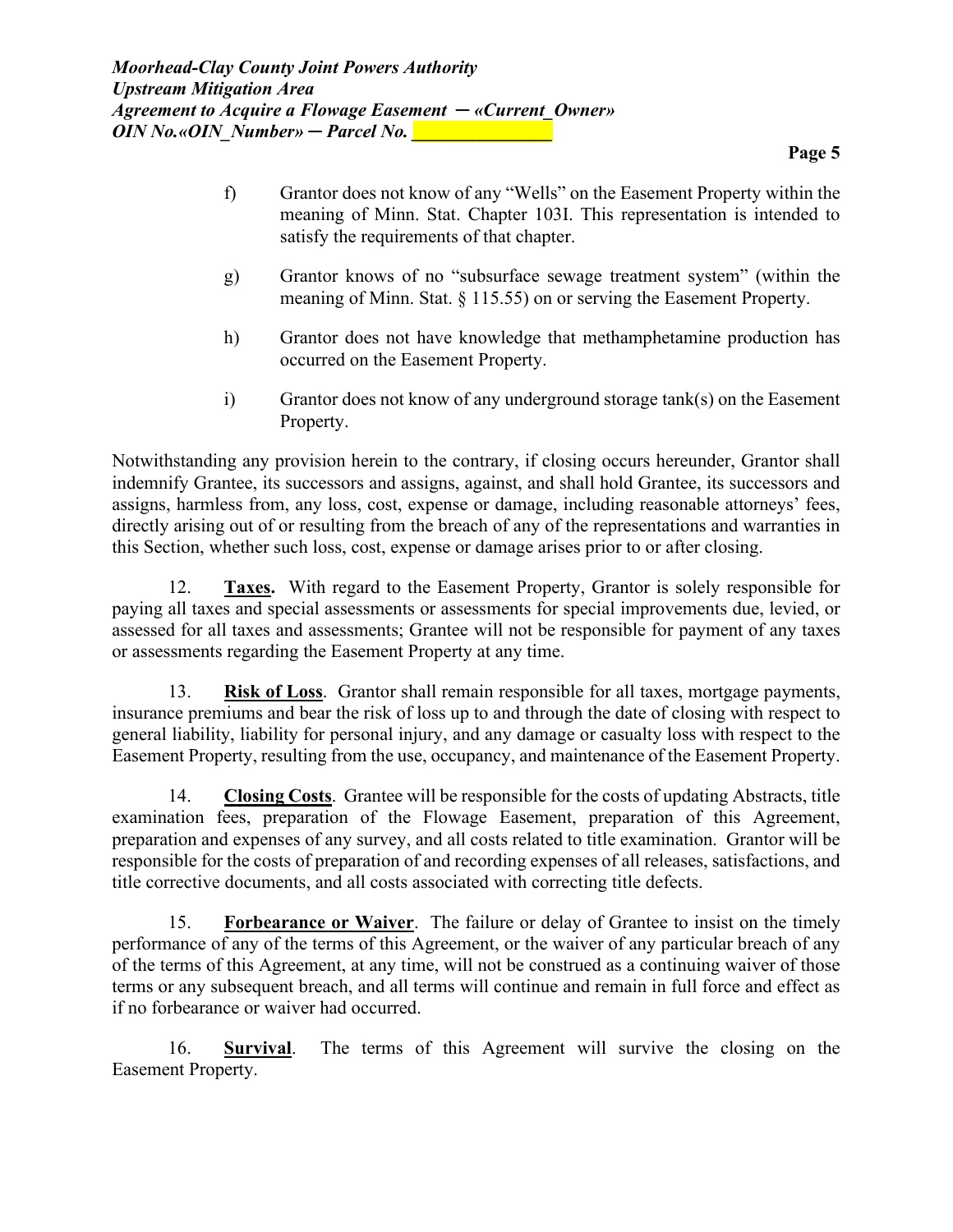17. **Assignment**. Grantor will not transfer or assign this Agreement or any rights or obligations under this Agreement without the express written consent of Grantee.

18. **Governing Law**. This Agreement will be construed and enforced in accordance with Minnesota law. The parties agree any litigation arising out of this Agreement will be venued in State District Court in **[COUNTY]** County, Minnesota, and the parties waive any objection to venue or personal jurisdiction.

19. **Severability**. If any court of competent jurisdiction finds any provision or part of this Agreement is invalid, illegal, or unenforceable, that portion will be deemed severed from this Agreement, and all remaining terms and provisions of this Agreement will remain binding and enforceable.

20. **Entire Agreement**. This Agreement, together with the relevant closing documents, as well as the Flowage Easement, and including any amendments to those documents, constitutes the entire agreement between the parties regarding the matters described in this Agreement, and this Agreement supersedes any previous oral or written agreements between the parties.

21. **Modifications**. Any modifications or amendments of this Agreement must be in writing and signed by both parties to this Agreement.

22. **Binding Effect**. The covenants, terms, conditions, provisions, and undertakings in this Agreement, or in any amendment, will be binding upon the parties' successors and assigns.

23. **Cooperation**. The parties agree to cooperate fully, to execute any and all additional documents, and to take any and all additional actions that may be necessary or appropriate to give full force and effect to the basic terms and intent of this Agreement and to accomplish the purposes of this Agreement.

24. **Representation**. The parties, having been represented by counsel or having waived the right to counsel, have carefully read and understand the contents of this Agreement, and agree they have not been influenced by any representations or statements made by any other parties.

25. **Headings**. Headings in this Agreement are for convenience only and will not be used to interpret or construe its provisions.

26. **Counterparts**. This Agreement may be executed simultaneously or in two or more counterparts, each of which shall be deemed an original, and all of which, when taken together, constitute one and the same document. The signature of any party to any counterpart shall be deemed a signature to, and may be appended to, any other counterpart.

(*Signatures appear on the following pages*.)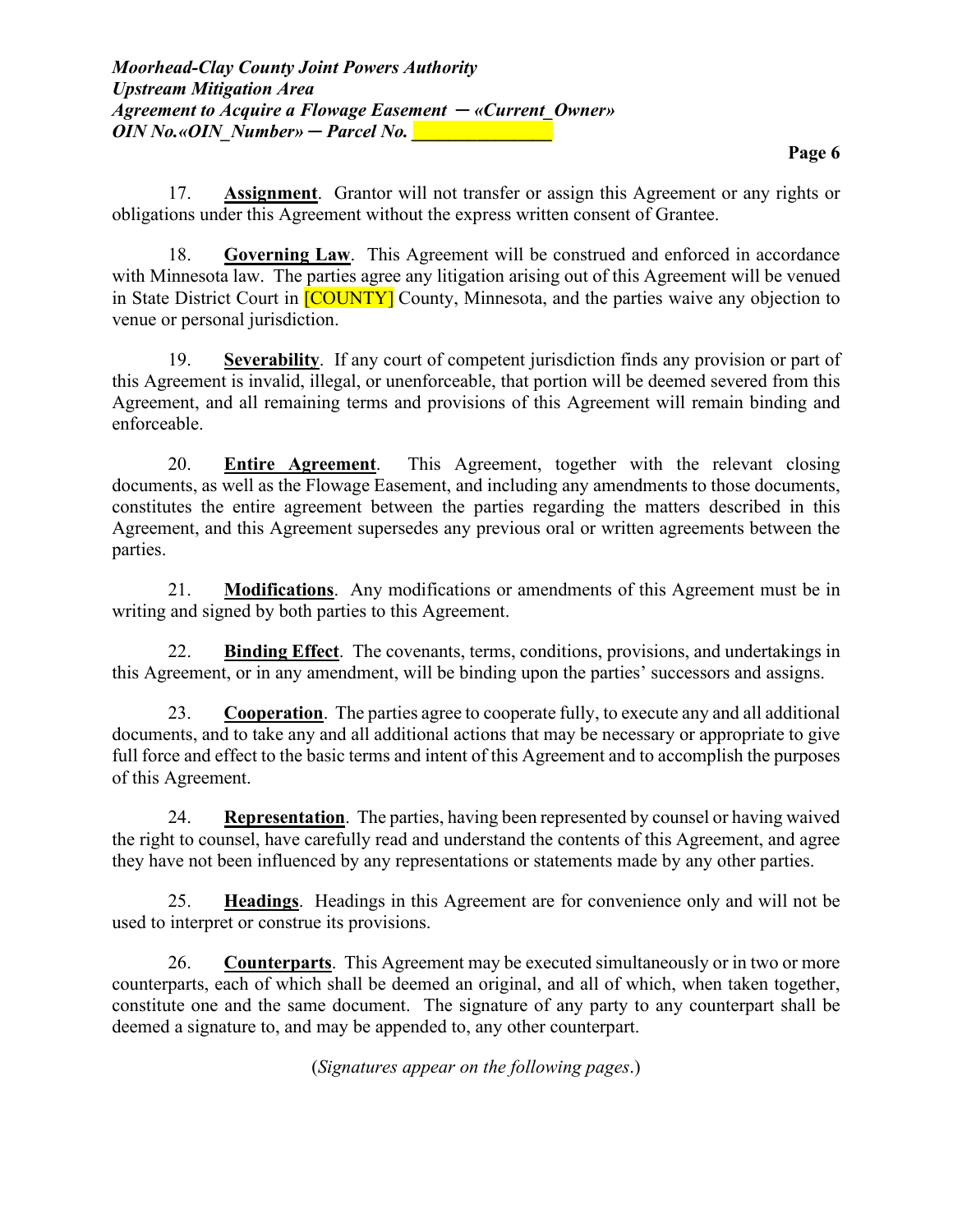IN WITNESS WHEREOF, the parties executed this Agreement on the date written above.

## MOORHEAD-CLAY COUNTY JOINT POWERS AUTHORITY

By:

Kevin Campbell, Chair

ATTEST:

Stephen Larson Secretary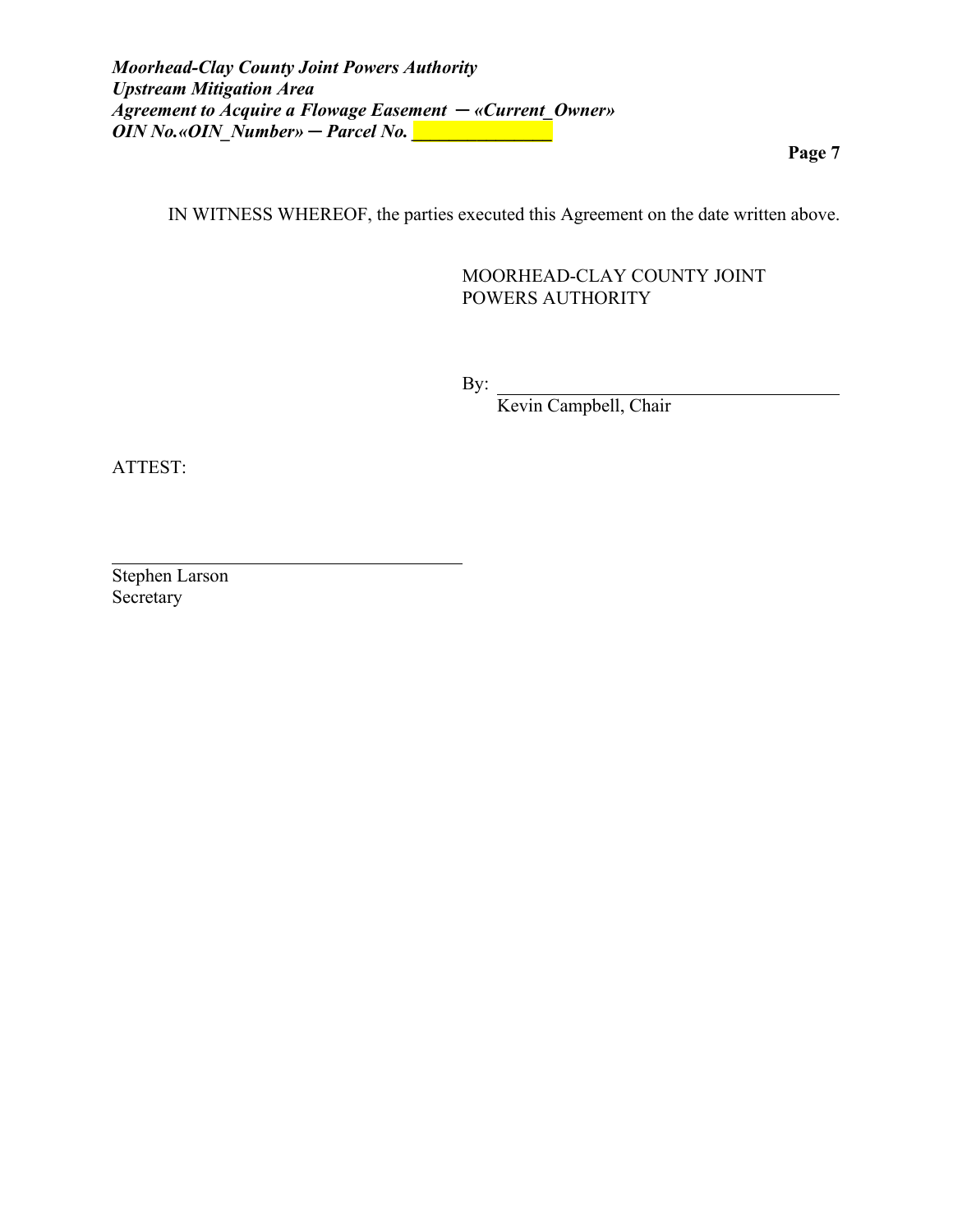GRANTOR:

«Current\_Owner»

[LANDOWNER NAME]

Delete if only one Landowner Copy if need more